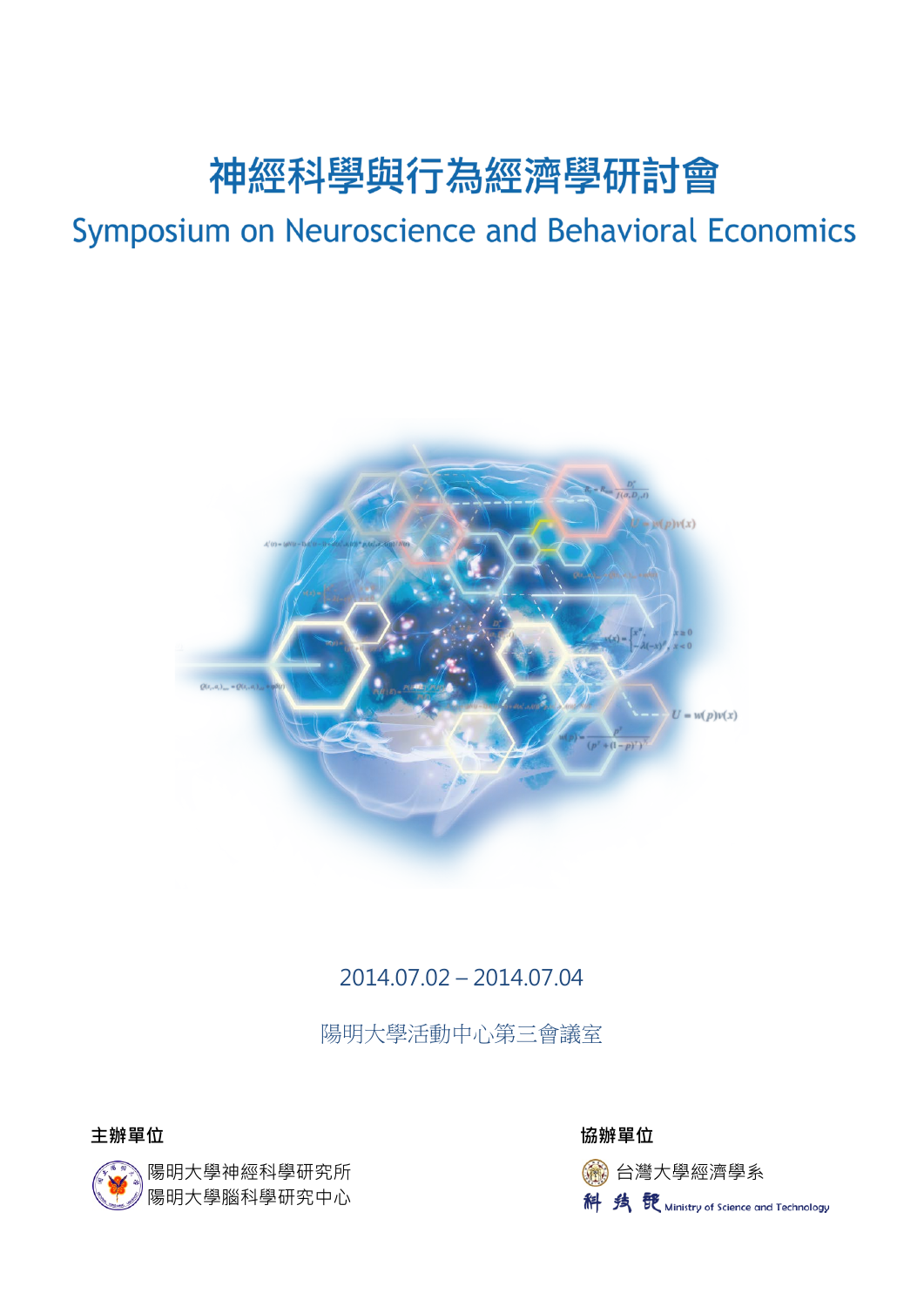

# 簡介

神經經濟學是企圖結合神經科學、經濟學、和心理學等領域,了解人類決策的跨領域學 門。自 1990年代末期開始,經過十多年的發展,已在神經科學領域占有一席之地。發 展過程中,我們看見了經濟學和心理學的理論、實驗及研究方法,對決策相關神經科學 研究的重大影響。然而,以神經科學為基礎的決策研究,是否也會對經濟學產生根本的 改變,依然是個大問號。

其中一個重要的關鍵在於跨領域交流的不足。台灣神經經濟學學術研究群的成立, **便是** 想要在此挑戰中有所突破。成立之初,僅有三到四位成員,其中有神經科學家和經濟學 家。自 2011 年起,我們開始籌辦神經經濟學系列演講。為強化跨領域交流,此系列演 講的每一位講者,所進行之公開演講,有一場會在經濟學系或心理系舉行,另一場則在 神經科學相關系所。舉辦至今,已邀請 11 位國際知名學者,舉辦超過 22 場公開神經經 濟學系列演講 (http://homepage.ntu.edu.tw/~josephw/experimental economics group.htm)。逐 漸,台灣已有一個逐漸成型的研究交流平台,針對神經經濟學,讓不同領域專長的研究 者,進行跨領域的對話與合作。

今年,在科技部人文社會科學中心的經費支持下,我們舉辦神經科學與行為經濟學學術 研討會,為期三天。研討會邀請國內外神經科學、行為或實驗經濟學等領域之專家,分 享當下神經科學與經濟學跨領域整合之成果與未來發展趨勢。

探討議題包含:

1. 經濟理論與大腦:經濟理論的組成元素 (如獎賞大小、機率、風險等) 在神經生理上 的證據

2. 違背理性選擇的大腦:情境式價值評估 (context-dependent valuation) 和誘餌效應 (decoy effect) 的神經計算機制

3. 價值評估 (valuation) 的神經系統:不同種類下之經濟選擇的運算機制

4. 決策成形 (decision formation) 的動態歷程:序列假設檢驗 (sequential hypothesis testing) 的神經計算機制

5. 決策與老化 (decision making and aging):決策在老年族群的個別差異

6. 金錢買得到的正義:人們願意犧牲多少金錢來換取窮人「立足點」的平等 (例如:教 育機會)?重新解讀羅斯「正義論」的「差異原則 (difference principle; maximin rule)」

7. 跨期選擇 (intertemporal choice) 下的當下偏誤 (present bias):奬賞來源如何影響跨期選 擇之動態不一致性 (dynamic inconsistency)

在此誠摯邀請您一同參與這場跨領域的交流!

神經經濟學學術研究群敬邀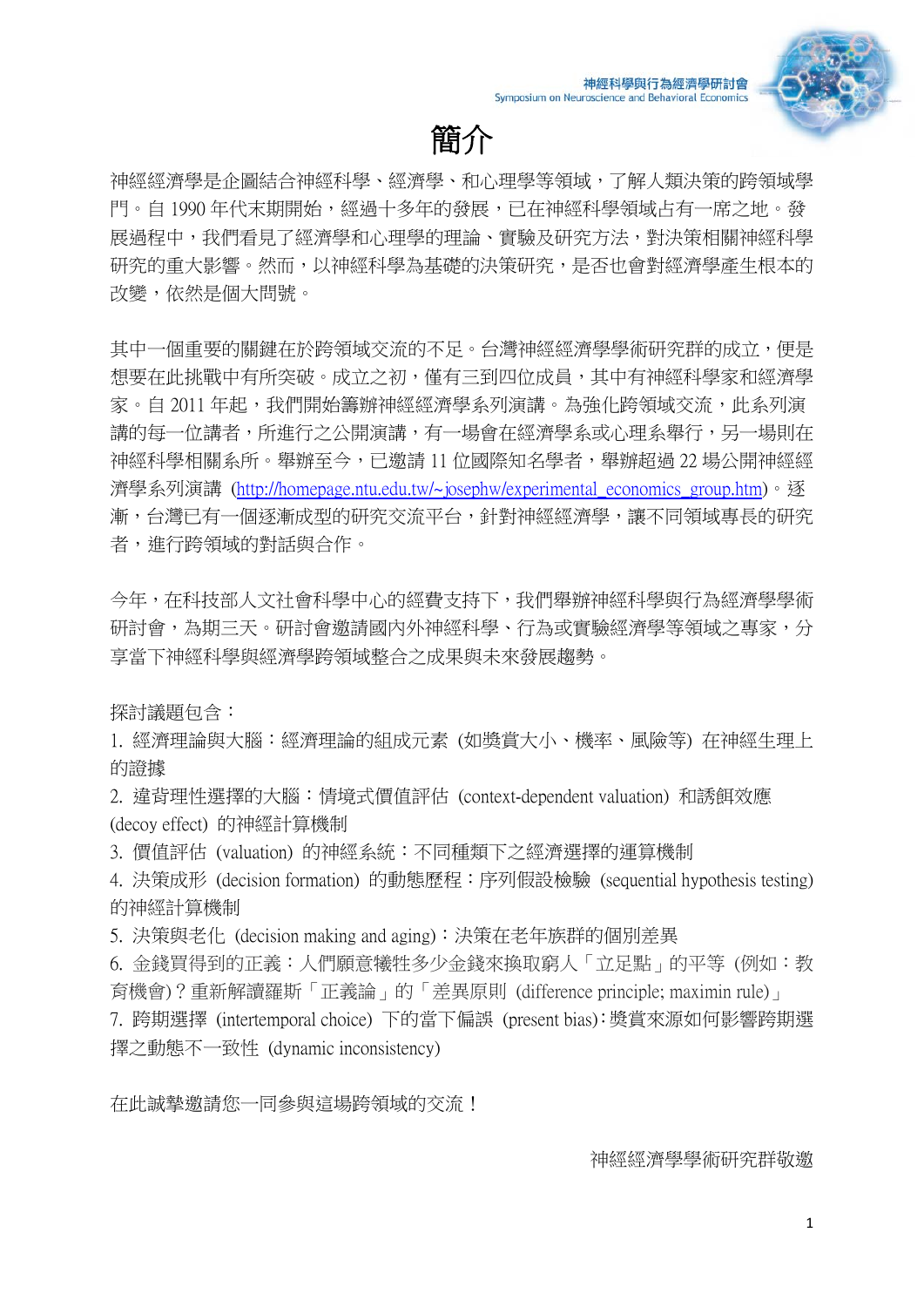

# **Symposium Schedule**

# July 2

Chair: Chen-Ying Huang

|             | <b>Speaker</b>     | <b>Title</b>                                               |
|-------------|--------------------|------------------------------------------------------------|
| 09:30-09:40 | Shih-Wei Wu        | <b>Opening Remark</b>                                      |
| 09:40-10:20 | Philippe Tobler    | <b>Neural Representation of Economic Value</b>             |
|             |                    | <b>Constituents</b>                                        |
| 10:20-10:30 |                    | Q&A                                                        |
| 10:30-11:00 |                    | Coffee Break                                               |
| 11:00-11:40 | Shih-Wei Wu        | <b>Gambling on your Perceptual Abilities: The Tradeoff</b> |
|             |                    | between Sensory Uncertainty and Subjective Value           |
|             |                    | of Rewards in Economic Choice                              |
| 11:40-11:50 |                    | <b>Q&amp;A</b>                                             |
| 11:50-13:30 |                    | Lunch Break                                                |
| 13:30-14:10 | Joseph Tao-Yi Wang | <b>Justice: What Money Can Buy</b>                         |
| 14:10-14:20 |                    | <b>Q&amp;A</b>                                             |
| 14:30-15:00 |                    | <b>Round Table Discussion 1:</b>                           |
|             |                    | What and how can behavioral economics                      |
|             |                    | contribute to neuroscience                                 |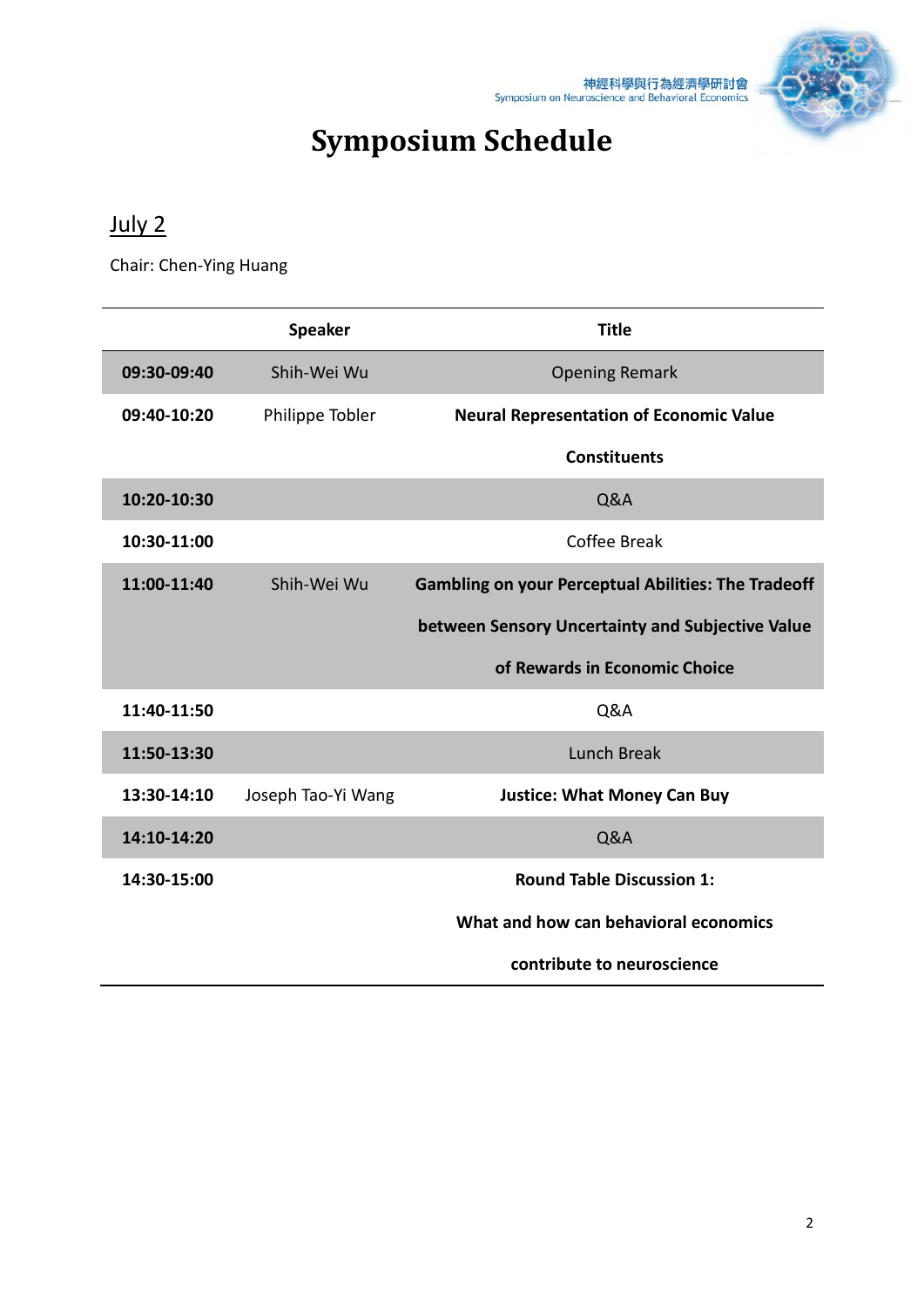

# **Symposium Schedule**

# July 3

Chair: Joseph Tao-Yi Wang

|             | <b>Speaker</b>          | <b>Title</b>                                            |
|-------------|-------------------------|---------------------------------------------------------|
| 09:30-09:40 | Joseph Tao-Yi Wang      | <b>Opening Remark</b>                                   |
| 09:40-10:20 | <b>Tian-Ming Yang</b>   | Sequential Hypothesis Testing in the Brain              |
| 10:20-10:30 |                         | <b>Q&amp;A</b>                                          |
| 10:30-11:00 |                         | Coffee Break                                            |
| 11:00-11:40 | <b>Chen-Ying Huang</b>  | Why Do Irrelevant Alternatives Matter? An               |
|             |                         | <b>fMRI-TMS Study of Context-Dependent Choice</b>       |
| 11:40-11:50 |                         | <b>Q&amp;A</b>                                          |
| 11:50-13:30 |                         | Lunch Break                                             |
| 13:30-14:10 | <b>Charles Sprenger</b> | <b>Working Over Time: Dynamic Inconsistency in Real</b> |
|             |                         | <b>Effort Tasks</b>                                     |
| 14:10-14:20 |                         | <b>Q&amp;A</b>                                          |
| 14:30-15:00 |                         | <b>Round Table Discussion 2:</b>                        |
|             |                         | What and how can neuroscience contribute to             |
|             |                         | behavioral economics                                    |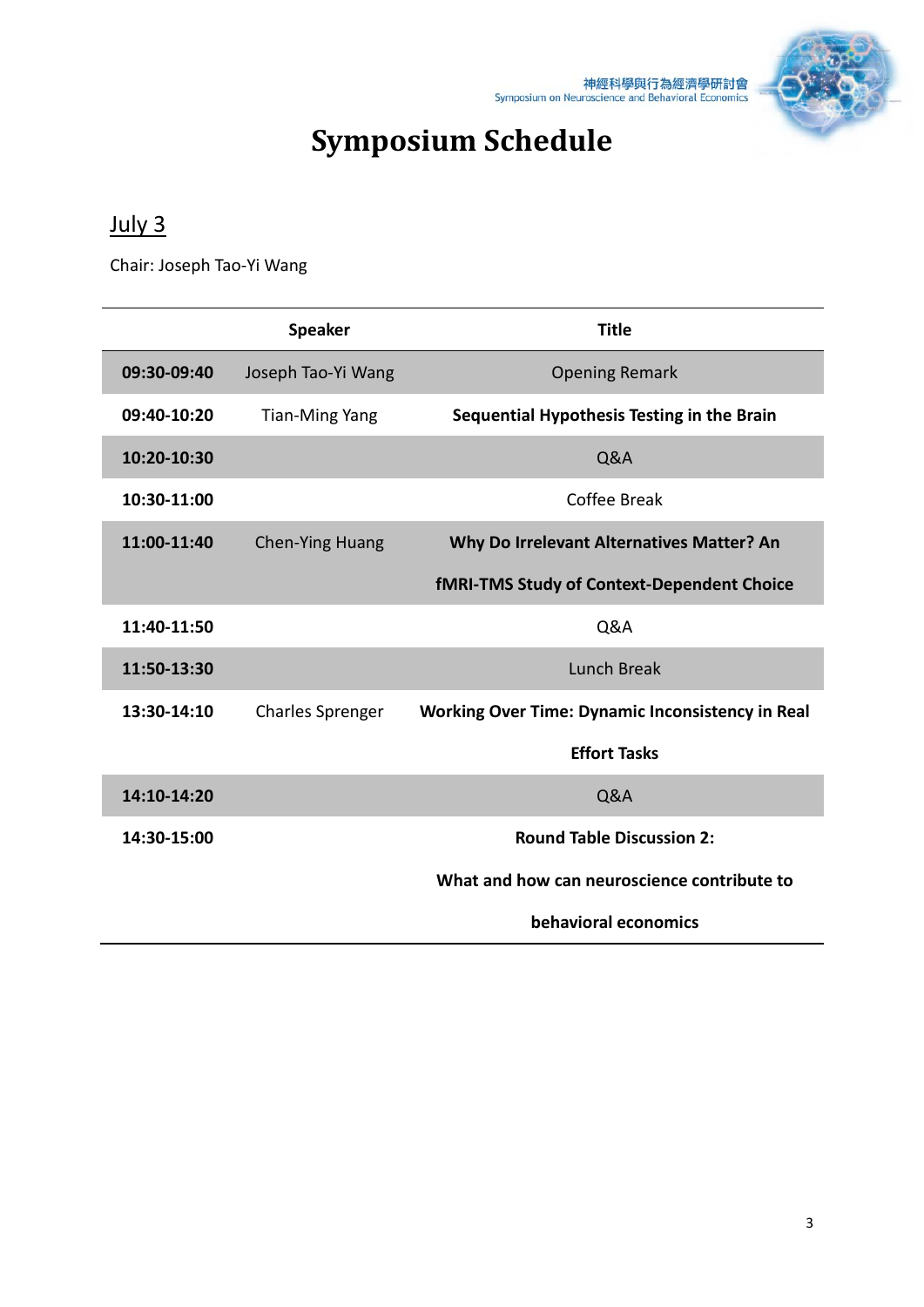



# **Symposium Schedule**

## July 4

Chair: Shih-Wei Wu

|             | <b>Speaker</b>         | Title                                                 |  |
|-------------|------------------------|-------------------------------------------------------|--|
| 09:30-09:40 | <b>Chen-Ying Huang</b> | <b>Opening Remark</b>                                 |  |
| 09:40-10:20 | Joshua O. Goh          | Individual Differences in Older Adult Fronto-Striatal |  |
|             |                        | <b>Decision Processing</b>                            |  |
| 10:20-10:30 |                        | Q&A                                                   |  |
| 10:30-11:00 |                        | Coffee Break                                          |  |
| 11:00-11:50 |                        | <b>Round Table Discussion 3:</b>                      |  |
|             |                        | The future of Neuroeconomics                          |  |
| 11:50-12:00 |                        | <b>Closing Remark</b>                                 |  |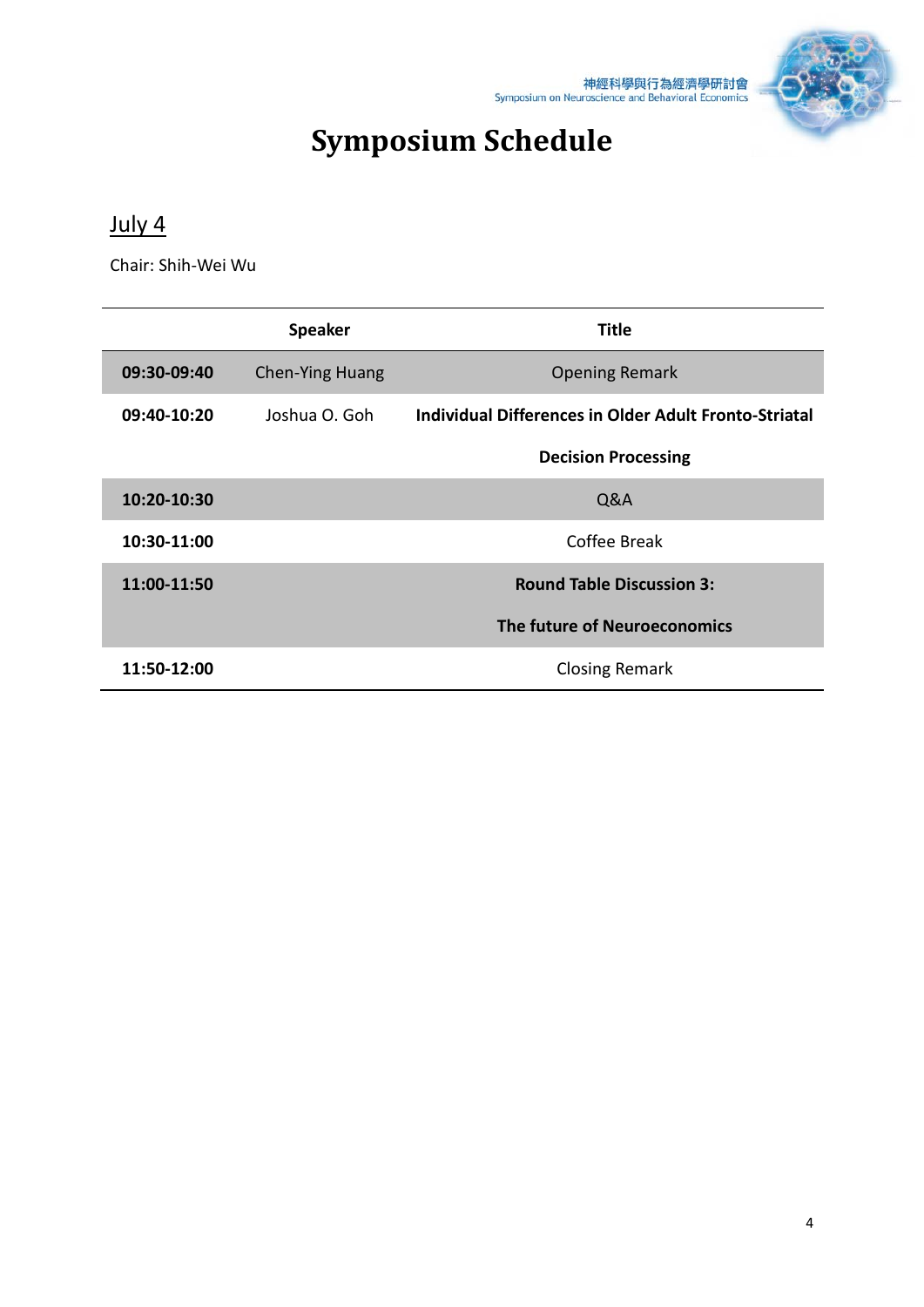



# **Organizing Committee**

#### **Chen-Ying Huang**

Professor Department of Economics National Taiwan University, Taiwan

#### **Joseph Tao-Yi Wang**

Associate Professor Department of Economics National Taiwan University, Taiwan

#### **Shih-Wei Wu**

Assistant Professor Institute of Neuroscience National Yang-Ming University, Taiwan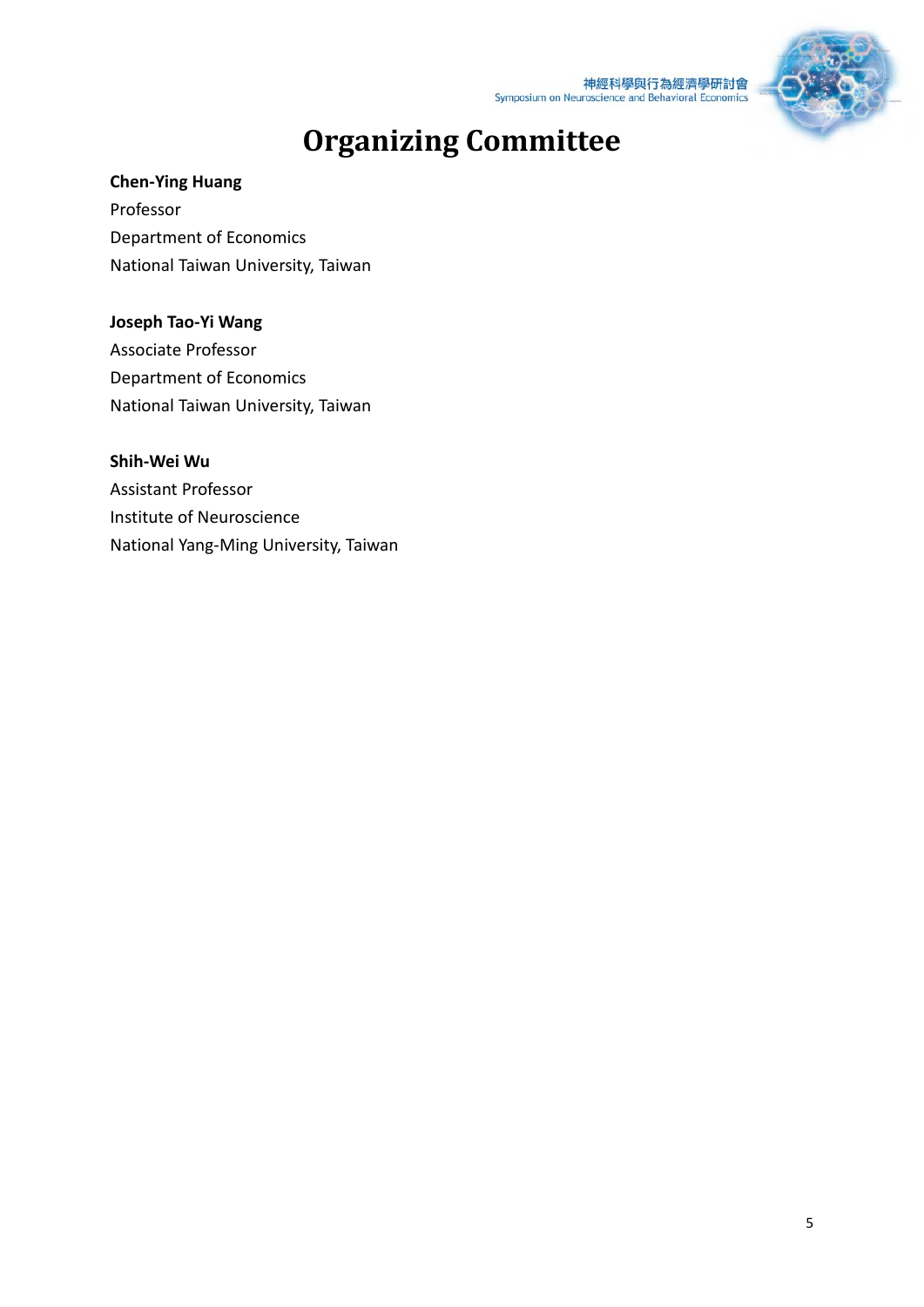

## **Neural Representation of Economic Value Constituents**

Philippe Tobler

Department of Economics University of Zurich, Switzerland

Economic and finance models have identified constituents of value, such as magnitude (of reward or punishment), probability and risk. A wealth of studies shows that these constituents are represented in the brain. Common representations occur e.g. in dopamine neurons, the striatum and the medial prefrontal cortex. These findings provide converging support for traditional formal models of economic value and their descriptively better fitting behavioral versions.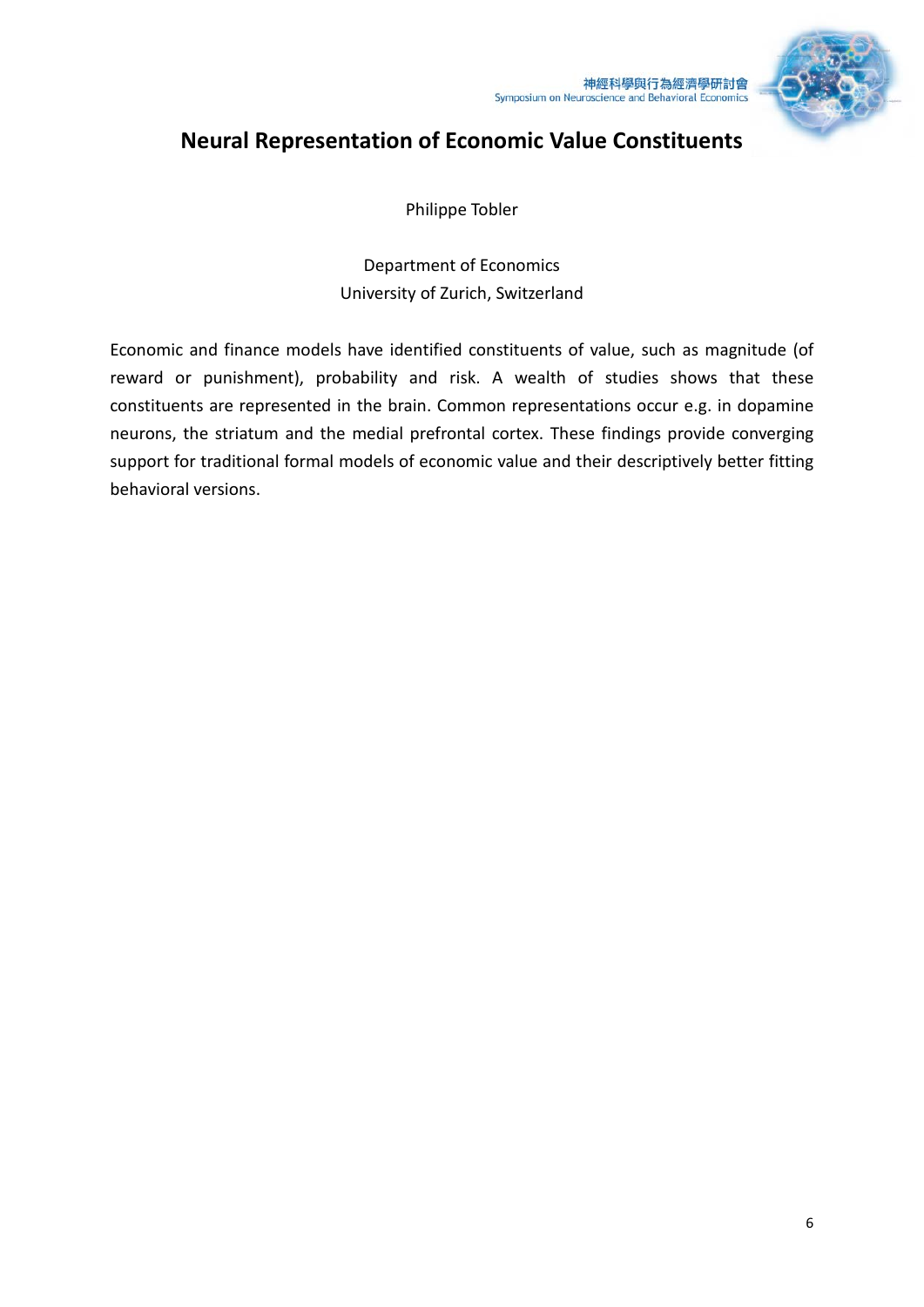

#### **Philippe Tobler**

Department of Economics, University of Zurich

#### **Contact information**

Email: phil.tobler@econ.uzh.ch

#### **Education**

| 2004      | Ph.D. in Anatomy, University of Cambridge                                   |
|-----------|-----------------------------------------------------------------------------|
| 1998      | Masters (first class) in Experimental Psychology; minors Constitutional Law |
|           | and General Ecology, University of Bern                                     |
| 1998-2001 | Graduate program in Cognitive Psychology, funded by Swiss National Science  |
|           | Foundation by Universities of Bern, Geneva and Zurich                       |

#### **Positions**

|           | 2010-present Swiss NSF Professor, Department of Economics, University of Zurich |
|-----------|---------------------------------------------------------------------------------|
| 2010-2013 | Associate Professor, Finance Department, University of Tilburg, Netherlands     |
| 2009-2013 | Scientific consultant, Unilever, Vlaardingen, Netherlands                       |
| 2009-2010 | Royal Society University Research Fellow, Department of Experimental            |
|           | Psychology, University of Oxford                                                |
|           | 2006-present Visiting scientist, Tohoku University, Sendai, Japan               |
| 2004-2009 | Postdoctoral research fellow, Department of Physiology, Development and         |
|           | Neuroscience, University of Cambridge                                           |

- Kahnt, T., Park, S. Q, Haynes, J.-D. & **Tobler, P. N.** (2014). Disentangling neural representations of value and salience in the human brain. *Proceedings of the National Academy of Sciences*, *USA*, 111, 5000-5005.
- Preller, K. H., Herdener, M., Schilbach, L., Stämpfli, P., Hulka, L. M., Vonmoos, M., Ingold, N., Vogeley, K., **Tobler, P. N.**, Seifritz, E. & Quednow, B. B. (2014). Social interaction in cocaine users: blunted response to social gaze and underlying functional changes of the reward system. *Proceedings of the National Academy of Sciences*, *USA*, 111, 2842-2847.
- Crockett, M. J., Braams, B. R., Clark, L., **Tobler, P. N.**, Robbins, T. W. & Kalenscher, T. (2013). Restricting temptations: Neural mechanisms of precommitment. *Neuron*, 79, 391-401.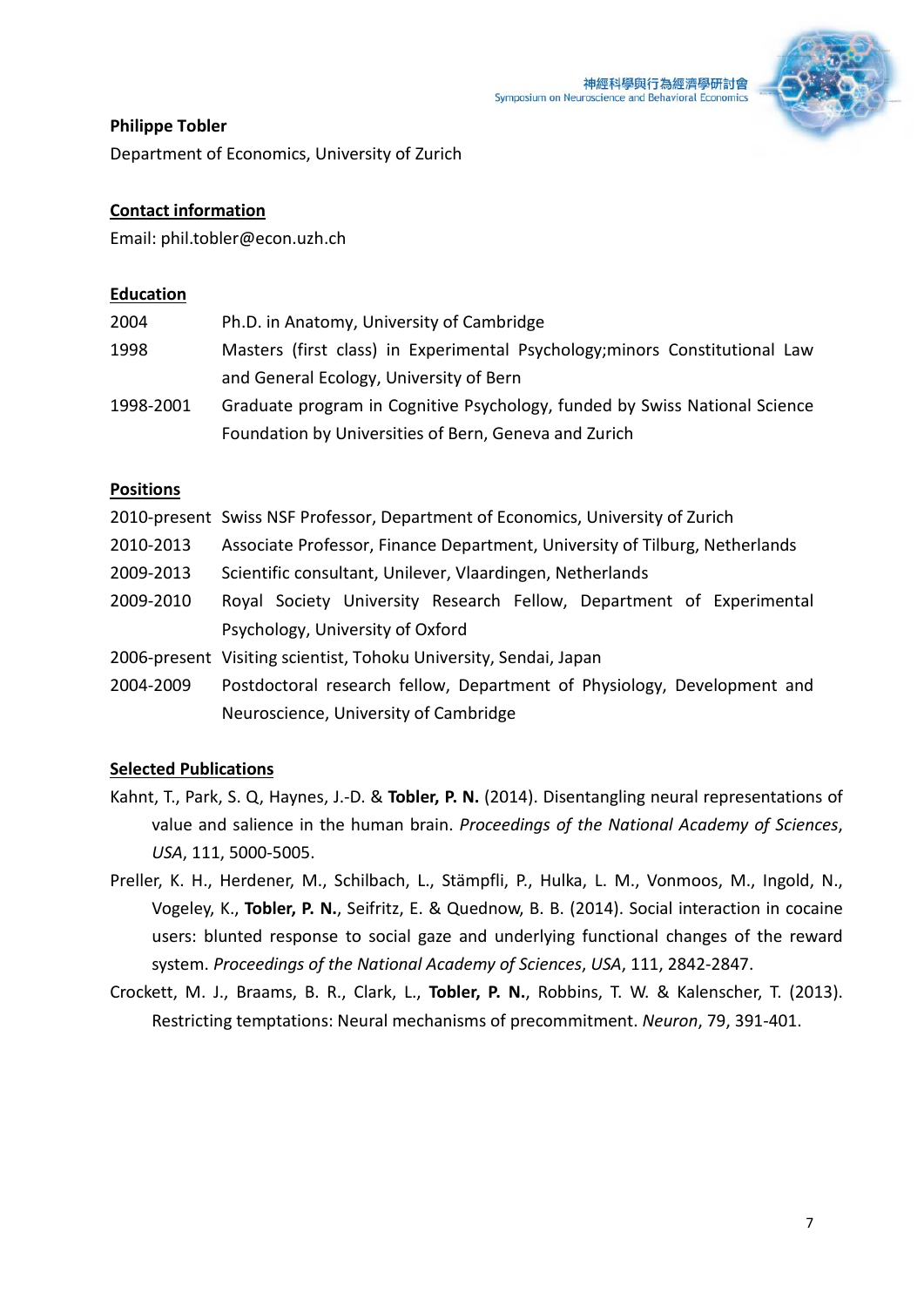

## **Gambling on your Perceptual Abilities: the Tradeoff between**

### **Sensory Uncertainty and Subjective Value of Rewards in Economic**

### **Choice**

Shih-Wei Wu

Institute of Neuroscience National Yang-Ming University, Taiwan

In perceptual decision making, choices are made based on judgment of noisy sensory stimuli. In economic choice, people choose according to preference ranking based on subjective value. The neural mechanisms underlying perceptual decisions and economic choice have been well-characterized separately. It is not known whether common neural and computational mechanisms exist in the formation of these distinct types of choices. To investigate these questions, we designed a perceptual task that is formally equivalent to economic choice under risk, making them mathematically comparable. At the behavioral level, we found that subjects in the perceptual lottery task tended to be risk averse, consistent with previous studies on economic decision making under risk. This highlights that attitudes toward risk, a key signature in economic choice, also play an important role in perceptual judgment or estimation. Neurally, we found that fronto-parietal systems involved in economic choice participate in valuation just as much as fronto-parietal systems for the evaluation of noisy sensory stimuli. Activity in these systems represents the integration of reward value and the probability of reward associated with the perceptual lotteries under consideration. These systems then interact with motor cortices for performing value comparison that guides action selection.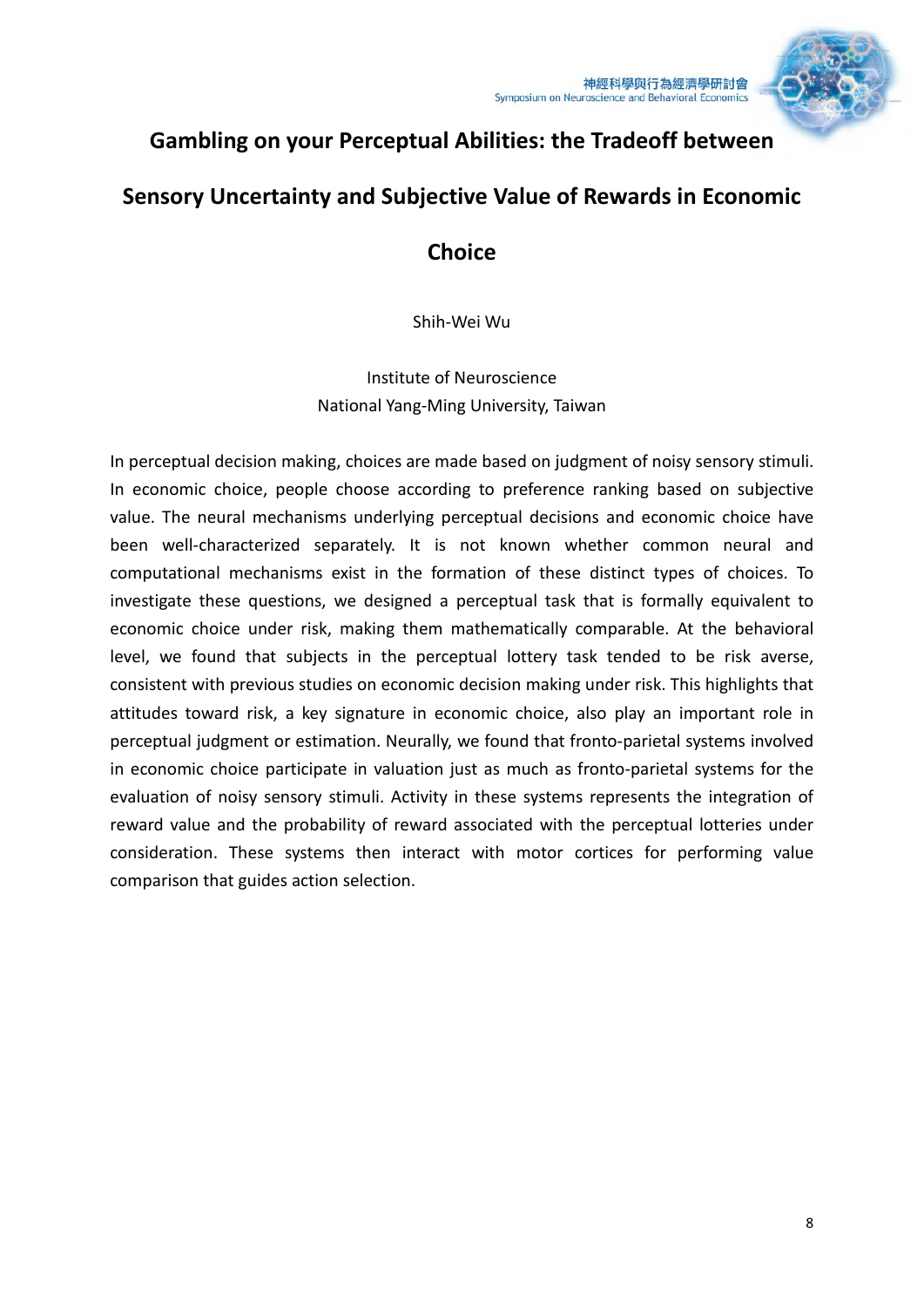

#### **Shih-Wei Wu**

Institute of Neuroscience, National Yang-Ming University

#### **Contact information**

Email: swwu@ym.edu.tw

#### **Education**

- 2003-2008 PhD, Experimental Psychology, Department of Psychology, New York University, USA
- 1995-1999 BS, Psychology, Department of Psychology, National ChengChi University, Taiwan

#### **Positions**

| Sept. $2010$ – present, |                                                   |  | Assistant professor, Institute of Neuroscience, National         |  |
|-------------------------|---------------------------------------------------|--|------------------------------------------------------------------|--|
|                         | Yang-Ming University, Taiwan                      |  |                                                                  |  |
| Sept. 2008 – May 2010,  |                                                   |  | Postdoctoral fellow, Division of Humanities and Social Sciences, |  |
|                         | California Institute of Technology, Pasadena, USA |  |                                                                  |  |

- **Wu, S-W.**, Delgado, M. R., & Maloney, L. T. (2011). The neural correlates of the subjective utility of monetary outcome and probability weight in economic and in motor decision under risk. *Journal of Neuroscience*. 31(24), 8822-8831.
- **Wu, S-W.**, Dal Martello, M. F., & Maloney, L. T. (2009b). Suboptimal allocation of time in sequential movements. *PLoS ONE* 4(12): e8228. doi:10.1371/journal.pone.0008228.
- **Wu, S-W.**, Delgado, M. R., & Maloney, L. T. (2009a). Economic decision-making compared with an equivalent motor task. *Proceedings of the National Academy of Sciences USA*, 106, 6088-6093.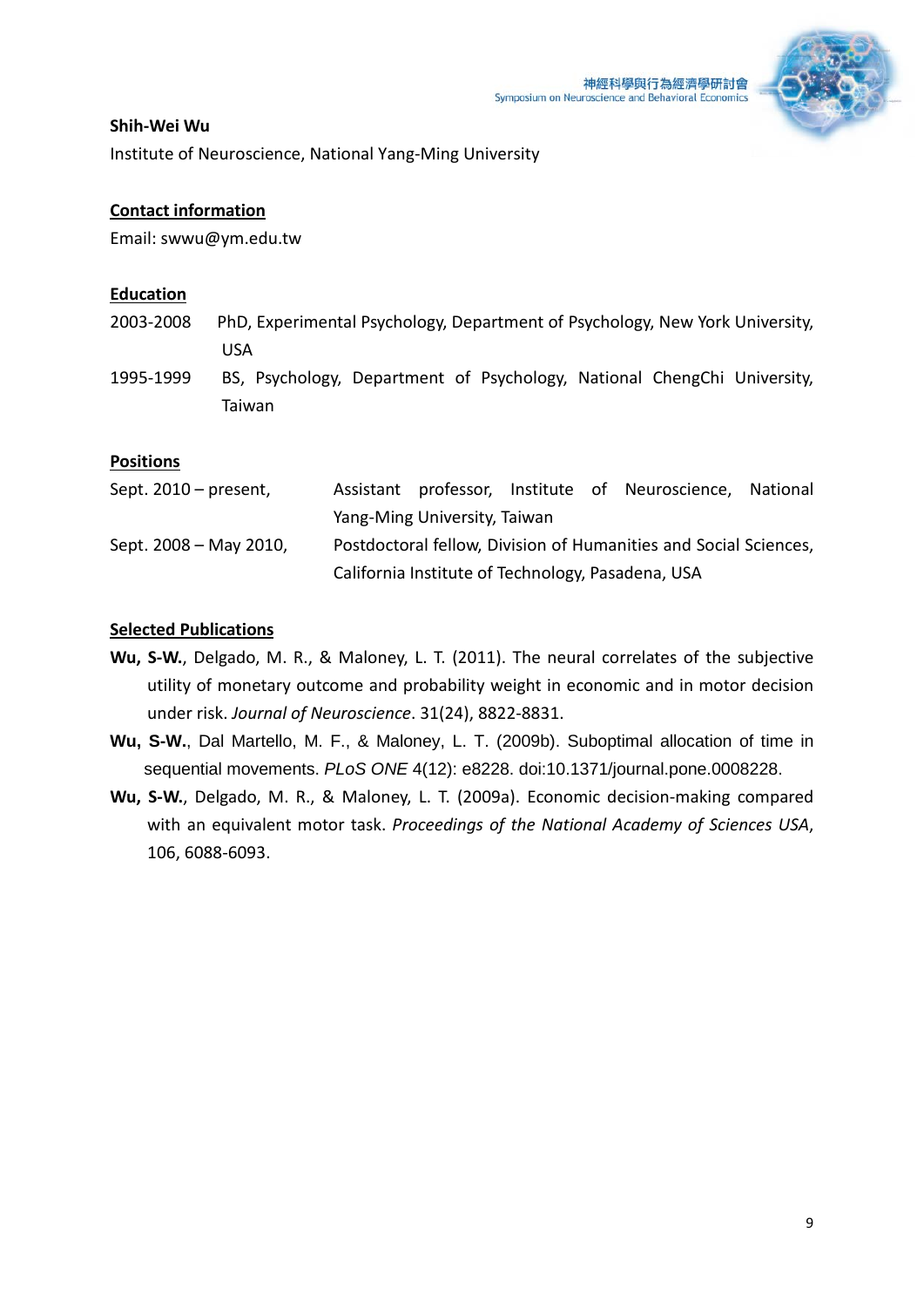

### **Justice: What Money Can Buy**

Joseph Tao-Yi Wang

Department of Economics National Taiwan University, Taiwan

The "difference principle" of Rawlsian theory of justice (Rawls, 1971/1999), aka maximin criterion, is often tested by asking experimental subjects to allocate monetary payments. Since the difference principle was originally proposed to allocate "primary social goods," such as education, it is not surprising past experiments have found little support for it. Instead, we test Rawlsian law with experiments where subjects allocate primary social goods (tools to facilitate a real effort task in the next stage), instead of money. The results show that a majority of subjects behave as if they had maximin preferences when there is a high threshold to obtain tools for the real effort task, even though they exhibit a wide variety of other regarding preferences when the threshold is low.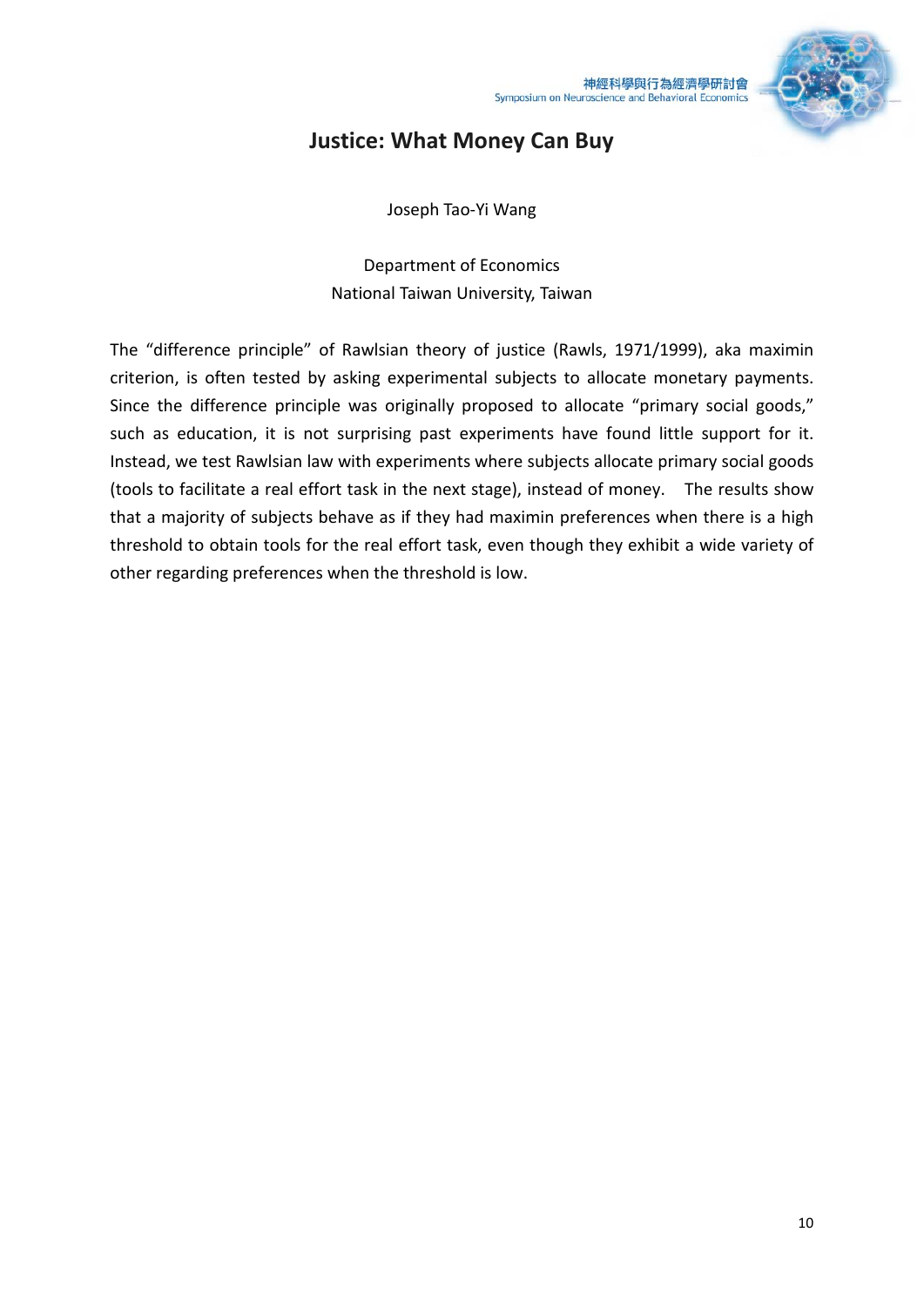

#### **Joseph Tao-Yi Wang**

Department of Economics, National Taiwan University, Taiwan

#### **Contact Information**

Email: josephw@ntu.edu.tw

#### **Education**

March, 2005 Ph.D. in Economics, University of California, Los Angeles March, 2003 M.A. in Economics, University of California, Los Angeles June, 1998 B.S. in Mathematics with minor in Economics and minor in Foreign Languages (English), National Taiwan University, Taiwan

#### **Positions**

August, 2010 – present Associate Professor of Economics, National Taiwan University August, 2007 – July, 2010 Assistant Professor of Economics, National Taiwan University December, 2004 – July, 2007 Postdoctoral Scholar in Economics, Division of Humanities and Social Sciences, California Institute of Technology

- Elaine M. Liu, Juanjuan Meng and **Joseph Tao-yi Wang** (2014), "Confucianism and Preferences: Evidence from Lab Experiments in Taiwan and China," *Journal of Economic Behavior and Organization*, 104, 106-122.
- Ostling, Robert, **Joseph Tao-yi Wang**, Eileen Y. Chou, and Colin F. Camerer (2011), "Testing Game Theory in the Field: Swedish LUPI Lottery Games," *American Economic Journals: Microeconomics*, 3(3), 1–33.
- **Wang, Joseph Tao-yi**, Michael Spezio and Colin F. Camerer (2010), "Pinocchio's Pupil: Using Eyetracking and Pupil Dilation to Understand Truth Telling and Deception in Sender-Receiver Games," *American Economic Review*, 100(3), 984-1007.
- Kang, Min Jeong, Ming Hsu, Ian Krajbich, George Loewenstein, Samuel McClure, **Joseph Tao-yi Wang**, and Colin F. Camerer\* (2009), "The Wick in the Candle of Learning: Epistemic Curiosity Activates Reward Circuitry and Enhances Memory," *Psychological Science*, 20(8), 963-973.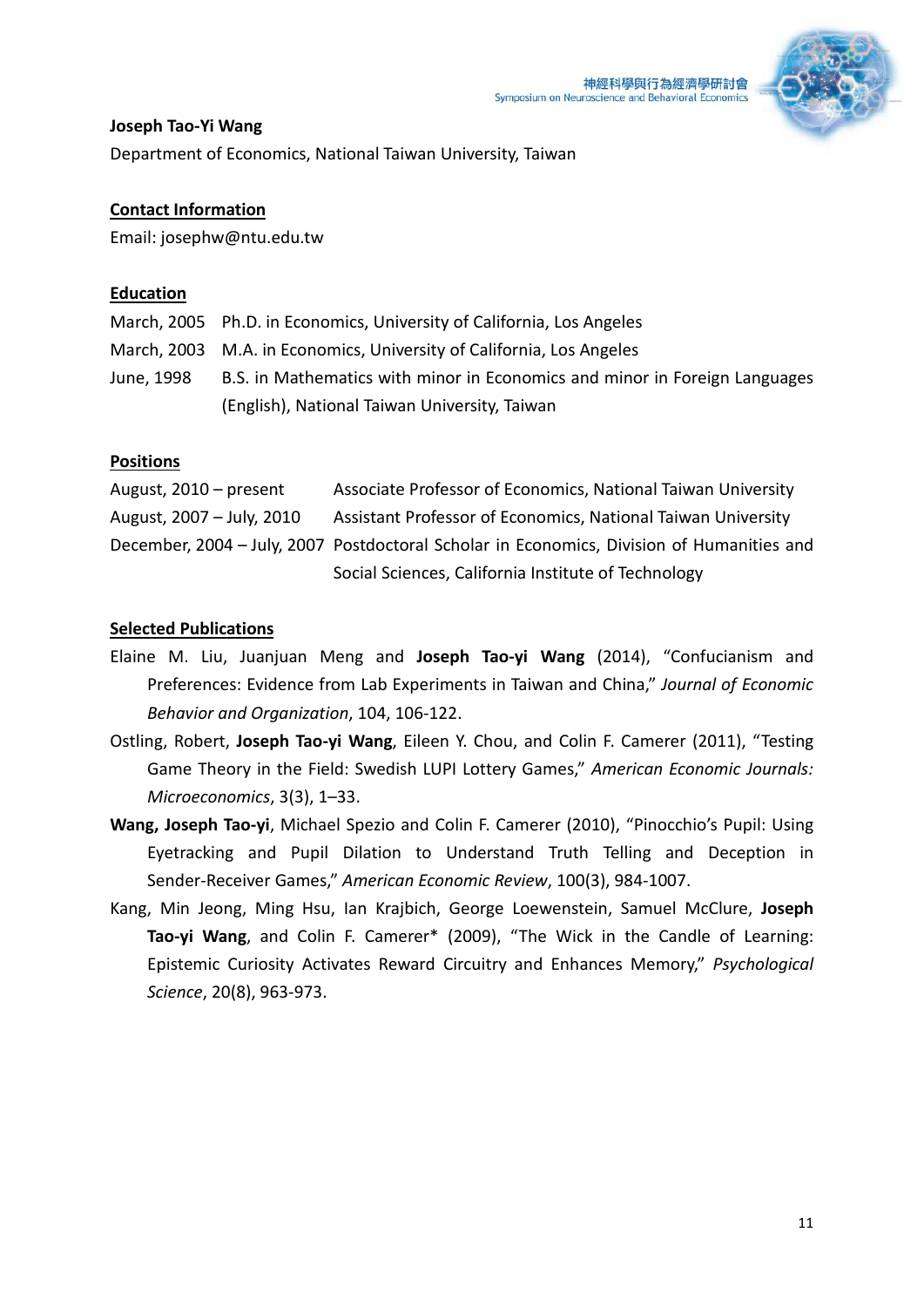

# **Sequential Hypothesis Testing in the Brain**

Tian-Ming Yang

Institute of Neuroscience (Shanghai) Chinese Academy of Science

We often make decisions by collecting and evaluating multiple pieces of evidence of different reliability until we feel we have enough evidence. Such a strategy is formally known as the sequential hypothesis testing. In the sequential hypothesis testing, one makes decisions between two alternative hypotheses by accumulating evidence until the total amount of evidence reaches a threshold. Here we present an experiment to show that macaque monkeys use the sequential hypothesis testing to solve a probabilistic reasoning task and neuronal activity in the parietal cortex reflects their decision process. We trained two monkeys to choose between a pair of eye movement targets based on a series of shapes presented sequentially. Each shape served as a piece of supporting evidence of different reliability. The monkeys exhibited choice behavior that was consistent with a sequential sampling strategy. They assigned greater weights to more reliable cues and made their final choice when the accumulated information from the sequence of cues reached to a threshold. Moreover, the activity of neurons in the lateral intraparietal cortex mimicked the sequential sampling process during the decision. Their firing rates reflected accumulated probability quantities and reached a stereotyped threshold before the monkeys committed to a decision. The monkeys' choices and reaction times including their variability were explained by the accumulation of noisy evidence to bound. Our results furnish direct evidence that the brain may employ a sequential sampling strategy for decisions with uncertain information.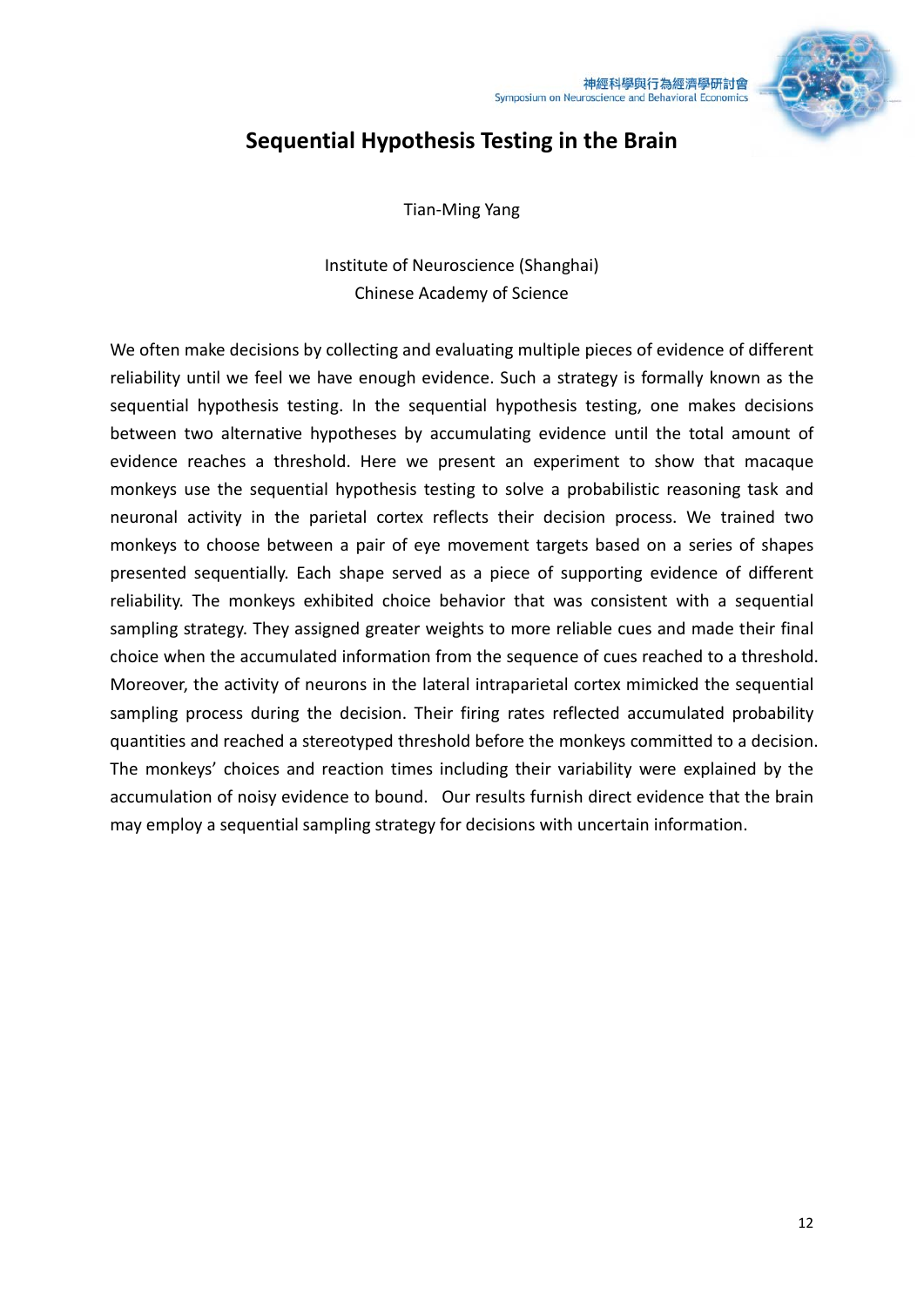

#### **Tian-Ming Yang**

Institute of Neuroscience (Shanghai), Chinese Academy of Sciences

#### **Contact information**

Email: tyang@ion.ac.cn

#### **Education**

| 1997-2003 | PhD in Neuroscience, Baylor College of Medicine, Houston, TX |
|-----------|--------------------------------------------------------------|
| 1992-1997 | BS in Biochemistry, Fudan University, Shanghai, China        |

#### **Positions**

- 2013- Investigator, Institute of Neuroscience, Shanghai, Laboratory of Neural Mechanisms of Decision Making
- 2008-2013 Staff Scientist at National Institute of Mental Health, Study of the cortical circuitry of reward, learning and memory.
- 2003-2008 Postdoctoral fellow, HHMI laboratory at University of Washington, Study of the sensory and motor integration in the visual system of behaving monkeys.

#### **Selected Publications**

- **Yang T**, Bavley R, Fomalont K, Blomstrom K, Mitz A, Turchi J, Rudebeck P, and Murray E (2014) Contributions of the hippocampus and entorhinal cortex to rapid visuomotor learning in rhesus monkeys, Hippocampus (in press)
- Rudebeck PH, Putnam P, Daniels T, **Yang T**, Mitz A, Rhodes S, and Murray EA (2014) A role for primate subgenual cingulate cortex in sustaining autonomic arousal. P.N.A.S. 111(14): 5391-5396

**Yang T** and Shadlen MN (2007) Probablisitic Reasoning by Neurons. Nature. 447: 1075-80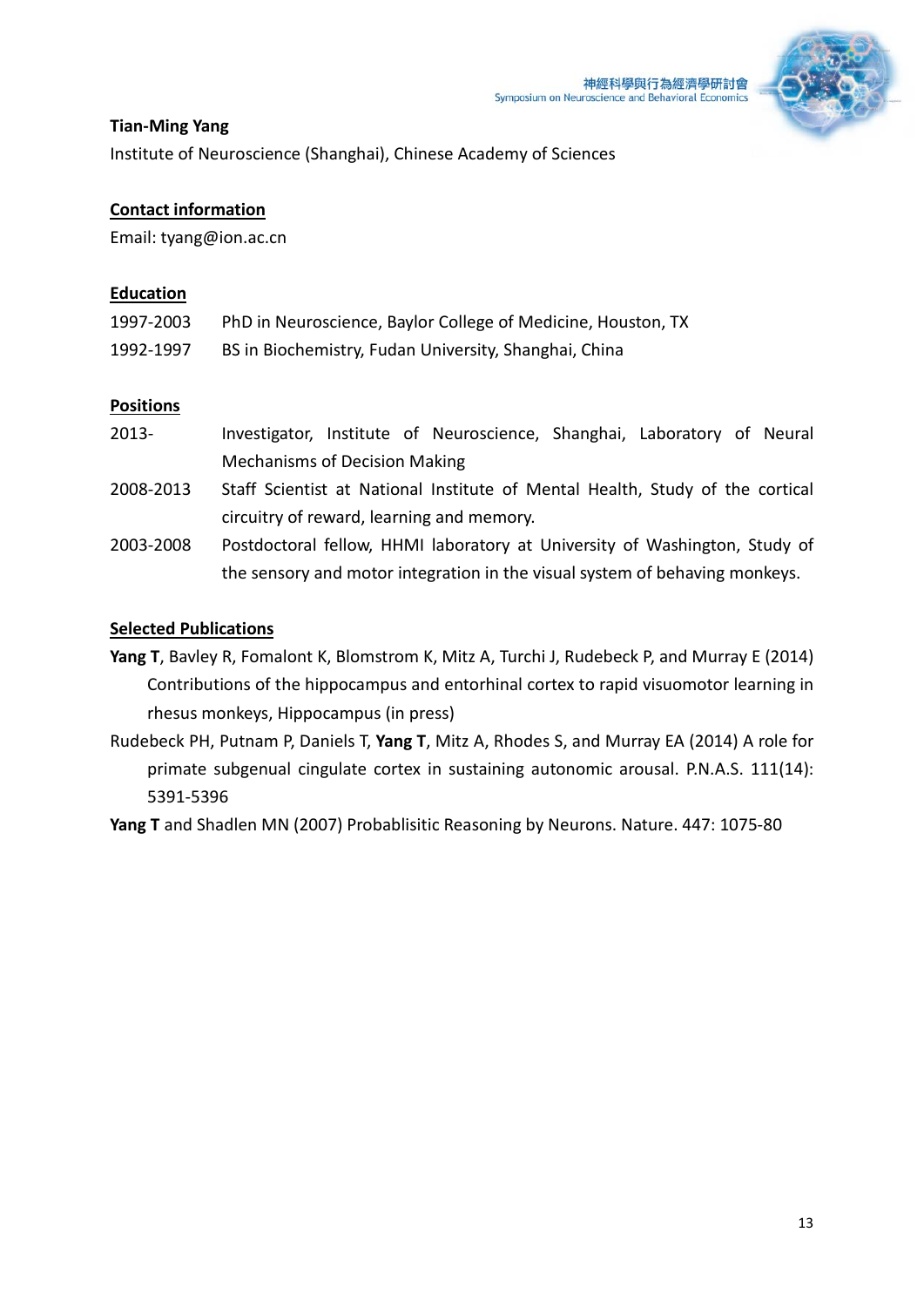

## **Why Do Irrelevant Alternatives Matter? An fMRI-TMS Study of**

### **Context-Dependent Choice**

Chen-Ying Huang

Department of Economics National Taiwan University, Taiwan

Independence of Irrelevant Alternatives is a fundamental axiom of rational choice. The decoy effect, a form of context dependence, implies a violation of the axiom. We investigated the neural underpinning of the decoy effect using functional magnetic resonance imaging. When the chosen alternative dominated the (irrelevant) decoy alternative, the left ventral striatum was more active, suggesting an increased decision utility. This is consistent with the hypothesis that decision utility is context dependent. We constructed a trial-by-trial measure of the strength of the decoy effect. The left inferior parietal lobule (IPL) negatively correlated with this measure, consistent with the interpretation that the decoy effect is weaker when there is stronger attentional control. Looking into how control was recruited, the right inferior frontal gyrus (IFG), often implicated in overriding irrelevant responses, correlated with the activity of IPL when control was critical to making a good decision. The left ventral striatum, in turn, correlated with the activity of IFG when the role of control would be to increase, as opposed to decrease, the decision utility of the chosen alternative. To further study the role of the IFG, we used transcranial magnetic stimulation to temporarily disrupt IFG in a group of participants. Compared with the control group of participants whose site of simulation is the vertex, the IFG group exhibited more preference reversals, and had larger percentage increase of response times when the chosen alternative did not dominate the decoy, possibly pointing to the role of IFG in reducing decoy-induced bias.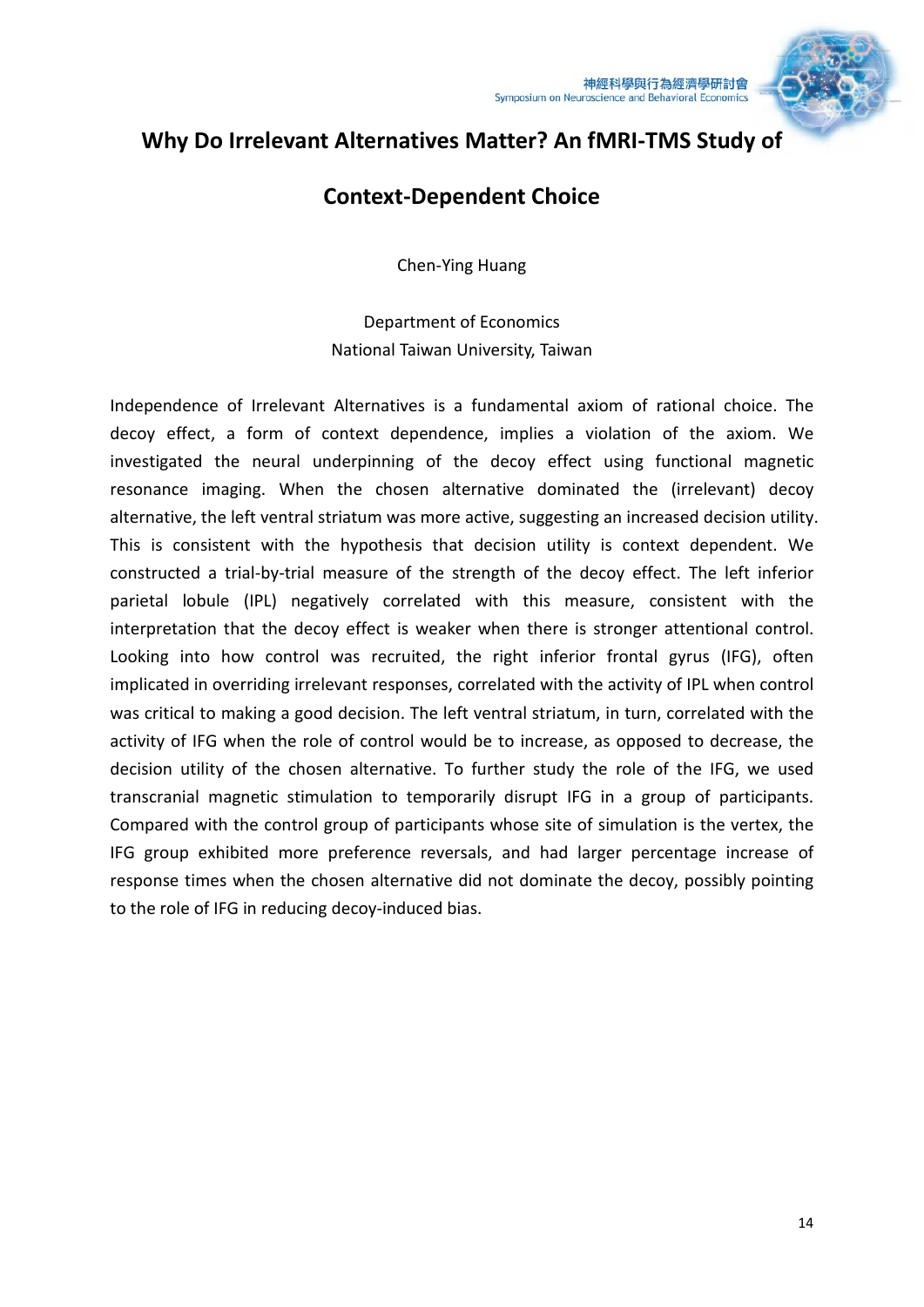

#### **Chen-Ying Huang**

Department of Economics, National Taiwan University, Taiwan

#### **Contact Information**

Email: chenying@ntu.edu.tw

#### **Education**

| June, 1999  | Ph.D. in Economics, Harvard University        |
|-------------|-----------------------------------------------|
| March, 1996 | M.A. in Economics, Harvard University         |
| June, 1993  | B.A. in Economics, National Taiwan University |

#### **Positions**

| $2009$ – present | Professor of Economics, National Taiwan University,           |
|------------------|---------------------------------------------------------------|
| $2003 - 2009$    | Associate Professor of Economics, National Taiwan University, |
| $1999 - 2003$    | Assistant Professor of Economics, National Taiwan University, |

- Hui-Wen Koo, **Chen-Ying Huang** and Kamhon Kan, "Interlinked Contracts: An Empirical Study," Economica 79, 350-377 (2012)
- **Chen-Ying Huang** and Tomas Sjostrom, "The Recursive Core for on-Superadditive Games," *Games* **1**, 66-88 (2010)
- Wen-Jui Kuo, Tomas Sjostrom, Yu-Ping Chen, Yen-Hsiang Wang and **Chen-Ying Huang**,"Intuition and Deliberation: Two Systems for Strategizing in the Brain," Science 324, 519-522 (2009)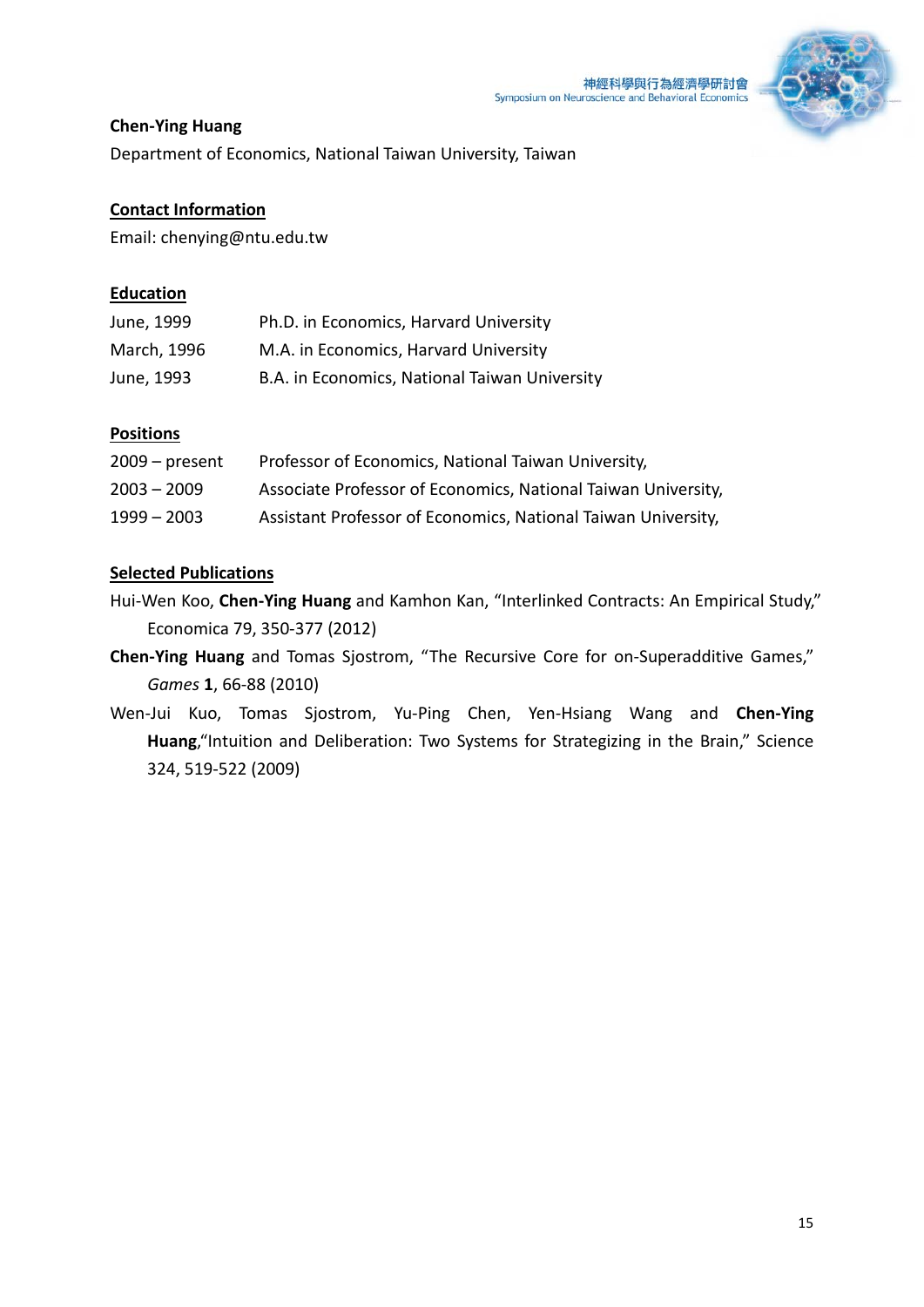

## **Working Over Time: Dynamic Inconsistency in Real Effort Tasks**

Charles Sprenger

Department of Economics Stanford University

Experimental tests of dynamically inconsistent time preferences have largely relied on choices over time-dated monetary rewards. Several recent studies have failed to find the standard patterns of present bias. However, such monetary studies contain often-discussed confounds. In this paper, we sidestep these confounds and investigate choices over consumption (real effort) in a longitudinal experiment. We pair this effort study with a companion monetary discounting study. We confirm very limited time inconsistency in monetary choices. However, subjects show considerably more present bias in effort. Furthermore, present bias in the allocation of work has predictive power for demand of a meaningfully binding commitment device. Therefore our findings validate a key implication of models of dynamic inconsistency, with corresponding policy implications.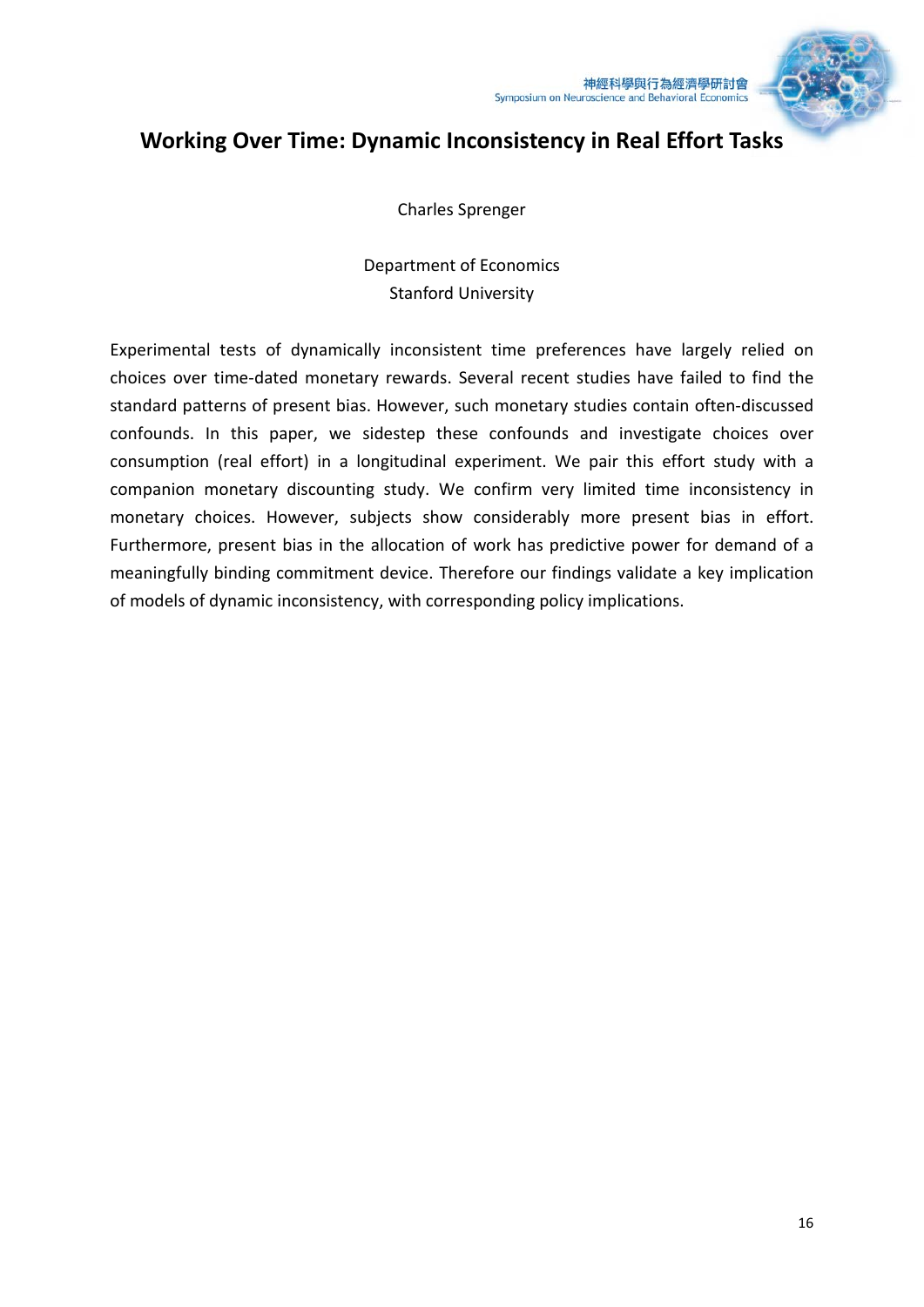

#### **Charles Sprenger**

Department of Economics, Stanford University

#### **Contact Information**

Email: csprenger@stanford.edu

#### **Education**

| 2007-2011 | PhD, Economics, University of California, San Diego, La Jolla, CA |
|-----------|-------------------------------------------------------------------|
| 2004-2005 | M.Sc., Economics, University College London, London, UK           |
| 1999-2002 | B.A., Economics, Stanford University, Stanford, CA                |

#### **Positions**

July 2011-present Assistant Professor, Economics, Stanford University, Stanford, CA

- "Temporal Stability of Time Preferences" (with Stephan Meier), Forthcoming, Review of Economics and Statistics.
- "Violence and Risk Preferences: Experimental Evidence from Afghanistan" (with Michael Callen, Mohammad Isaqzadeh, and James Long), American Economic Review, 2014, 102(1), 123-148.
- "Estimating Time Preferences from Convex Budgets" (with James Andreoni), American Economic Review, 2012, 102(7), 3333-3356.
- "Risk Preferences Are Not Time Preferences' (with James Andreoni), American Economic Review, 2012, 102(7), 3357-3376.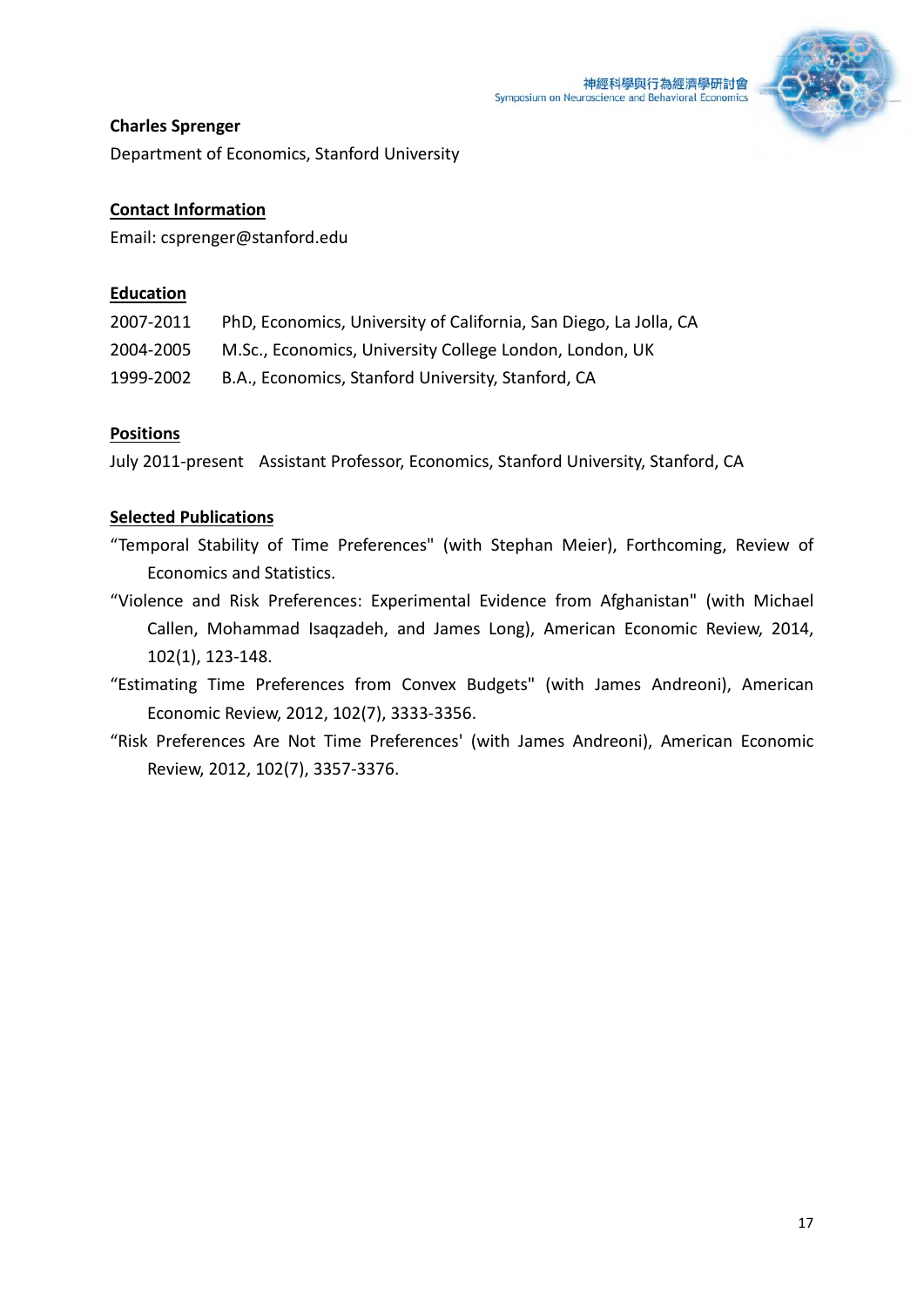

## **Individual Differences in Older Adult Fronto-Striatal Decision**

## **Processing**

Joshua O. Goh

Institute of Brain and Mind Sciences National Taiwan University, Taiwan

With an increasingly aging world population, there is an important and urgent need to evaluate how age affects decision-making processing in older adults. Studies have demonstrated age-related neurobiological changes in structural integrity and functional responses in fronto-striatal regions involved in decision processing. Such brain changes compromise older adults' ability to make optimal risky decisions and to process feedback accordingly. Older adults, however, are not all affected similarly by neurobiological aging, with some being more resistant to age-related neurocognitive declines. In this talk, I will present recent findings from our laboratory on individual differences in older adult risk preferences and neural sensitivity to expected value and feedback responses. Whereas previous tendencies might be to regard older adults as being more risk-seeking or risk-averse relative to young adults as a group, our data shows that a more individualised approach is critical to understanding older adult value-based decision-making.